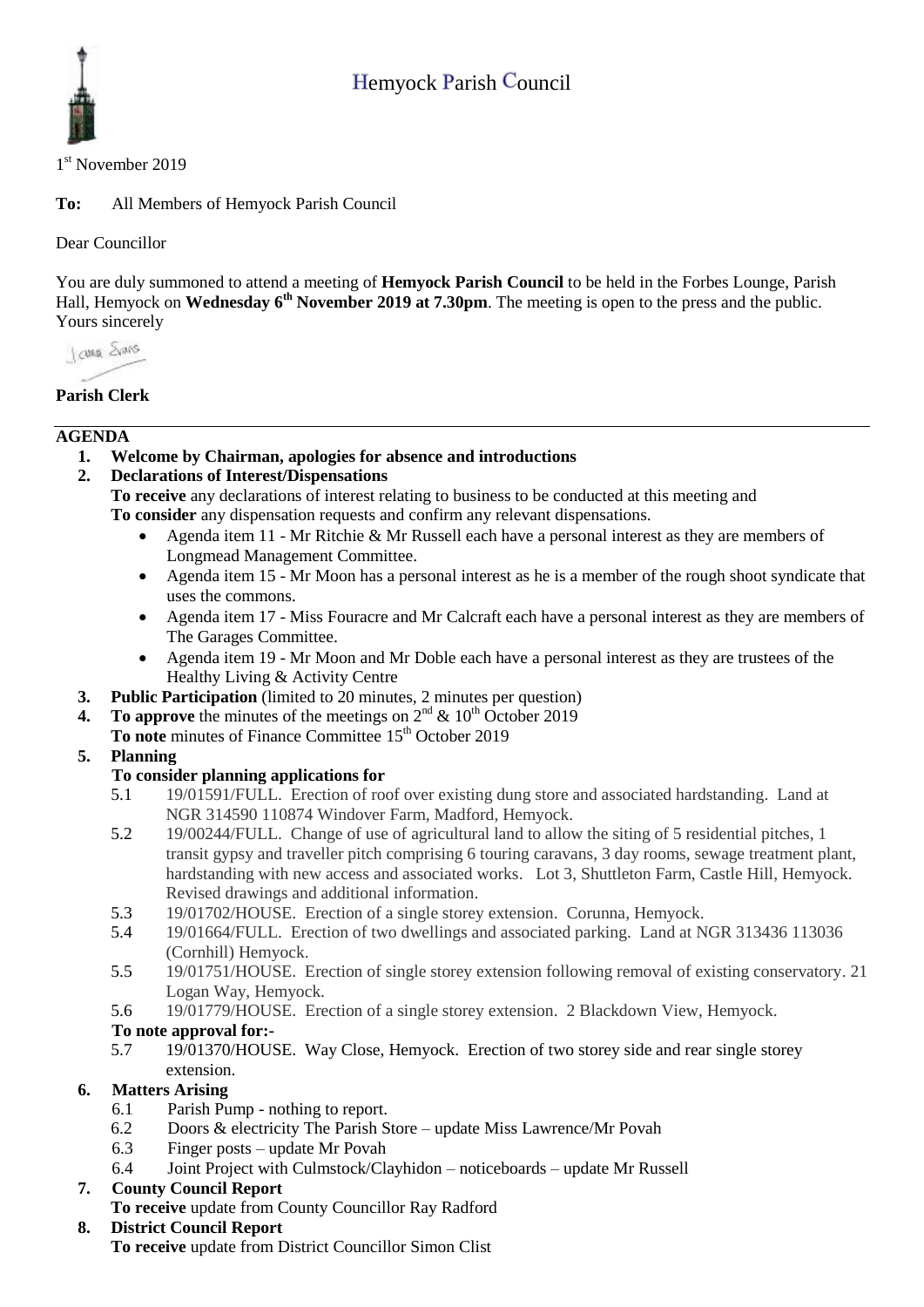### **9. Finance**

- 9.1 **To consider** recommendations from Finance Committee
	- 9.1.1 Citizens Advice Bureau the pc makes a donation of £250 to the Citizens Advice Bureau.
	- 9.1.2 Hemyock Lights Brigade the pc makes a donation of £500 to the Lights Brigade.
	- 9.1.3 Virements
		- Expenditure election budget is reduced from £3,000 to £1,925 BHLAC increased from £25,000 to £40,000 (£13,075 to be funded from project pot).
	- 9.1.4 Precept 2020 On the assumption that the number of band D properties at 98% increases, then the pc sets the band D precept at the same level as last year i.e. £97.31.
	- 9.1.5 The pc has a safe in the parish hall it is no longer using. It was suggested the safe be offered to the parish hall – as it is difficult to move!
	- 9.1.6 The pc has two very large maps stored in the parish hall. It was suggested these may be mounted and possibly displayed at the BHLAC.
- 9.2 **To agree** income and expenditure and bank reconciliation

# **10. Clerk Update**

**To receive** update from Clerk

# **11. Longmead**

- **To receive** any relevant information
- 11.1 bridge **to consider** tenders for bridge abutment works.
- 11.2 Play Area **– update** from Mr Ritchie and **consider** quotations for replacement equipment.
- **12. Highways** 
	- **To receive** any relevant information
- **13. Cemetery**

**To receive** any relevant information

- **14. Footpaths**
	- **To receive** any relevant information.
- **15. Commons Management Group CMG To receive** any relevant information

#### **16. Village Maintenance**

- **To receive** any relevant information
- 16.1 **To discuss and agree** additional tasks
- 16.2 **To consider** quotations for maintenance work to hornbeam tree in village.
- **17. Garages Youth Project** 
	- **To receive** any relevant information

#### **18. Blackdown Hills Parish Network To receive** any relevant information

#### **19. Blackdown Healthy Living & Activities Centre**

- **To receive** any relevant information
	- 19.1 **To consider** quotations for loft insulation
	- 19.2 **To discuss and consider** quotations for new concrete slab

#### **20. Asset Management**

- **To receive** any relevant information
- 20.1 Consider LED lights Mr Povah
- **21. Items raised by Chairman**
- **22. Items raised by Councillors**
- **23. Correspondence**

#### **To consider**

23.1 MDDC – consider continuing using MDDC to cut certain areas of grass in village at a cost of £1,029.47 for 7 cuts.

**To Note**

- 23.2 Open Spaces Magazine Autumn edition
- 23.3 DALC Annual Report

#### **24. Public Participation**

- **25. PR**
- **26. Date of Next Council Meeting Wednesday 4 th December 2019 at 7.30pm, Forbes Lounge, Parish Hall**